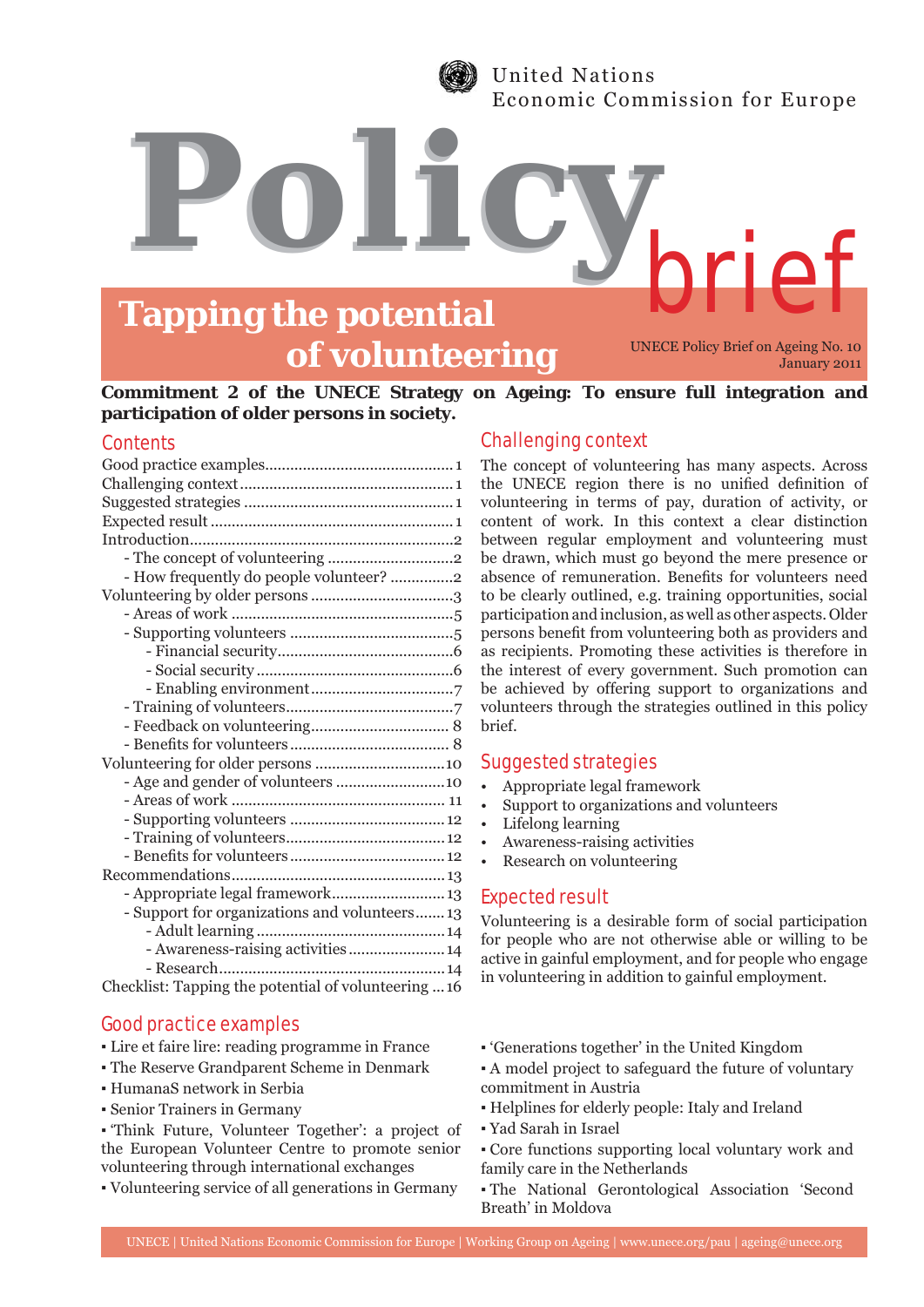# Introduction

*The concept of volunteering*

Volunteering is an important means for citizens to make a meaningful contribution to an area of their interest or concern. It promotes social inclusion and participation based on the individual's understanding of societal solidarity and appreciation of human life. Furthermore, a diverse civil society, which relies to a great extent on volunteer contributions, is a key element of every democratic society.

In order to develop a useful definition of volunteer work, as distinct from remunerated work, it is important first of all to discuss the concept of work. Most people work to secure their financial subsistence. In an ideal case, it would also be desirable that every kind of work should incorporate meaning for the individual, should be embedded into an ethical framework and should make a contribution to the society as a whole.

In general however, paid work takes place under market conditions, which means that a particular work effort is delivered for a specific pay, either according to its value in the labour market or according to the negotiated or regulated pay for this occupation, or time worked (e.g. minimum wage). Paid work is undertaken according to a specific job profile and it often requires a particular education or training. Furthermore, in many member States the age range during which paid work may be done is restricted by a mandatory retirement age. With regard to volunteering of older persons, it is not desirable that member States promote a mandatory retirement age on the one hand, yet promote volunteering of older persons on the other hand, since this may induce older persons who are fit enough to work, but forced to retire, to switch to volunteer work.

In contrast to paid work, volunteer work offers the opportunity for citizens to make a contribution to a particular area of work independently from their educational background, job profile, or age. As an expression of grassroots democracy, volunteering is a purposeful instrument to enhance social inclusion and participation. Creating opportunities for citizens to express their specific concerns is beneficial for the society as a whole as well as for the individual.

*How frequently do people volunteer?* Gauging how widespread volunteering is in general, and amongst the older population in particular, is not an easy task. Time use surveys, which collect data on how individuals (usually aged 15 and over<sup>1</sup>) spend their time, often include a question on the volunteer work and help performed outside their household. Data from such time use surveys conducted in a number of the UNECE countries provide some indicative statistics.

> Among women in the UNECE countries presented in the chart, the average time spent by an individual woman on volunteer work and help varies from nearly three hours per week in Canada to about 40 minutes per week in Belgium. Men spend on average from two and half hours per week in the Netherlands to about 55 minutes per week in Spain. Gender differences in volunteering are apparent in many countries but the direction of the divide is not always the same: in some countries women volunteer more than men, while in others the reverse is true. Only in Latvia and the Former Yugoslav Republic of Macedonia do we see little or no gender difference in time spent volunteering.

<sup>&</sup>lt;sup>1</sup>In some countries the age of the surveyed population may be defined differently and have lower and/or upper limits: for instance, for the harmonized European time use survey the system offers a default, common population delimitation, of 20-74 years, but countries are free to adapt it.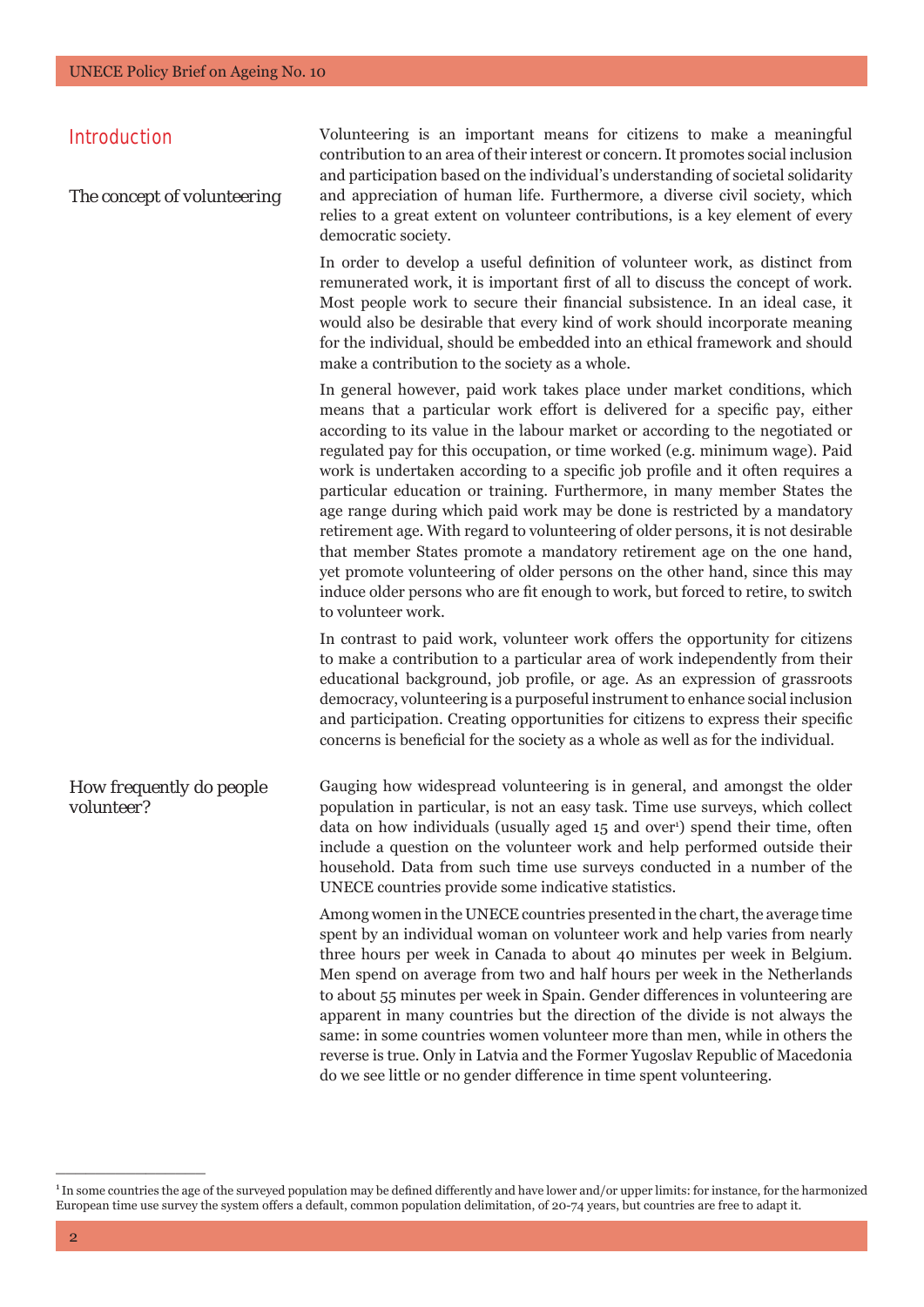#### **Chart 1. Volunteer work and help**

*Minutes per week (on average per individual)\**



Source: *UNECE Statistical Database (www.unece.org/stats/data) Note: 'Volunteer work and help' represents the average time spent by an individual working for/through an organization and informal help to other households. \* Data refer to most recent year available from 2003 onwards. Only UNECE countries with available data are shown.* 

As regards older people's involvement in voluntary activity, one study<sup>2</sup> based on data from the 'Survey of Health, Ageing and Retirement in Europe' (SHARE) reveals that senior volunteering exhibits a clear spatial pattern across Europe. Countries can be divided into three groups: Italy, Greece and Spain, with lower participation rates; Germany, France, Switzerland and Austria with medium activity levels; and the Netherlands, Denmark, and Sweden with higher participation rates. In addition, SHARE data confirm that activity rates decline sharply when seniors over age 75 are considered.

UNECE member States may want to consider how volunteer engagement could be promoted among women and men of all ages, in order to allow them to participate actively in society. The following sections may clarify some concepts and suggest some ideas in this regard.

One of the questions discussed in this section is why does volunteering constitute a useful means of enhancing older people's participation in society?3 The transition from working life to retirement marks a milestone in life. After the 'retirement honeymoon' phase is over, many retirees begin to feel a void in their lives. They miss many aspects of working life: the relationships with their colleagues, the challenges of their work, the social milieu and office humour, the professional identity that defined who they were and the respect they gained from this. In order to fill this gap, retirees might look for new opportunities that can fill their lives and give them new purpose.

This sense of void is aggravated by thoughts of the inevitable ageing process – growing old and frail and fears of becoming of no use to society. If this gap is not filled, it will become more than just a personal problem for the individual concerned. It will become a concern for society, because this individual may

Volunteering by older

persons

<sup>2</sup> Erlinghagen, M. & Hank, K. (2005). "Participation of Older Europeans in Volunteer Work," MEA discussion paper series 05071, Mannheim Research Institute for the Economics of Aging (MEA), University of Mannheim.

<sup>3</sup> Yad Sarah. (2010). "Volunteering: a Key ingredient for Successful Ageing", p. 2. See UNECE Good Practice Database: http://www.unece.org/pau/ age/Policy\_briefs/GoodPractices.html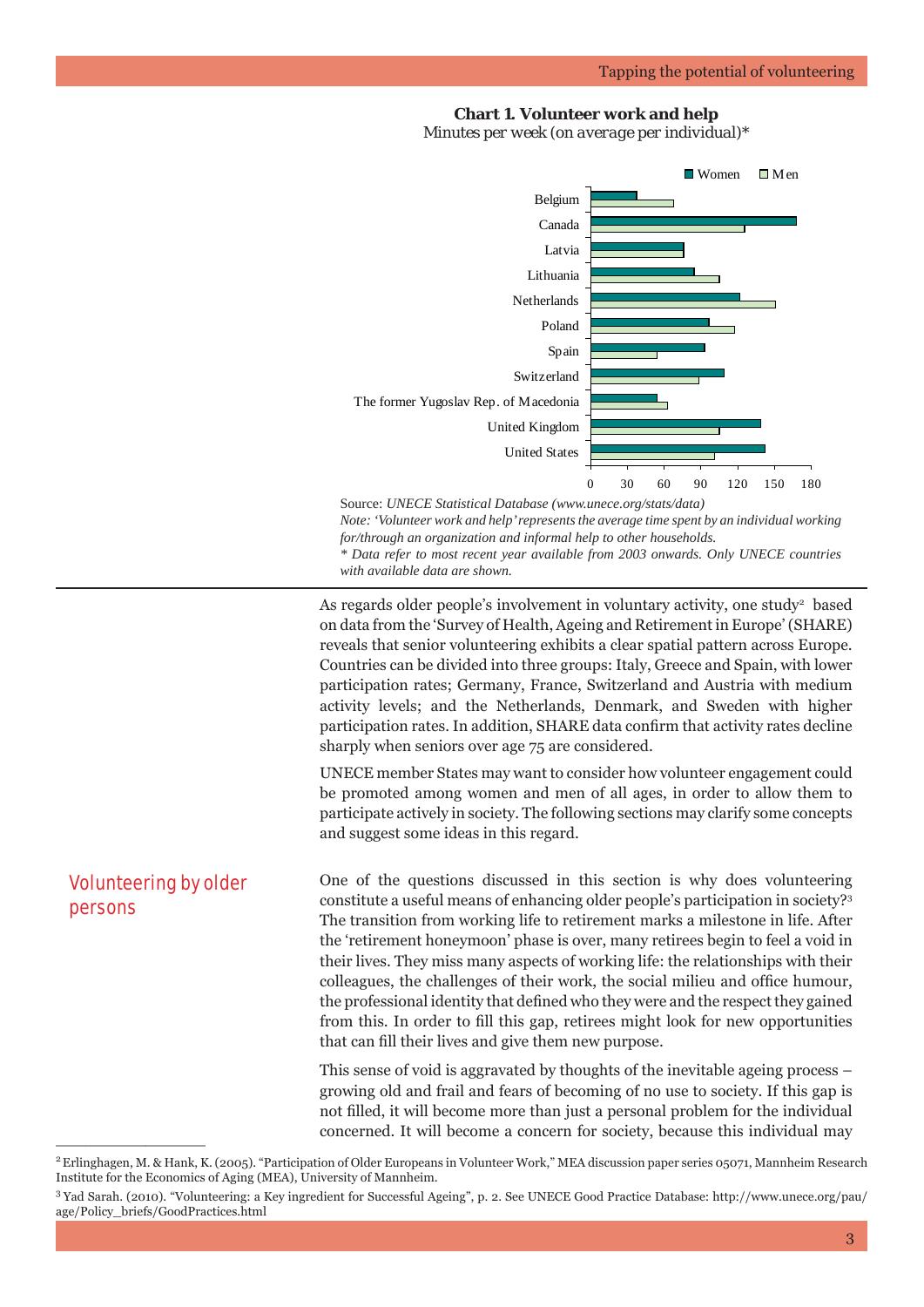come to rely on the community to take care of his or her needs. How can the retiree fill the emptiness and live a healthy, long and satisfying life: how can they age successfully? How can we encourage a process of ageing that would benefit both the retiree and society? 'Successful ageing' describes a process in which there is little or no age-related decline in physiological and cognitive abilities. Successful ageing is made up of three components: "low probability of disease and disease-related disability, high cognitive and physical functional capacity, and active engagement with life".4 Before people retire, their opportunities for active social engagement derive mainly from their professional life. After retirement, alternative opportunities for active engagement<sup>5</sup> can be found in volunteering, an important tool for social inclusion in old age.6

"Older persons should be able to seek and develop opportunities for service to the community and to serve as volunteers in positions appropriate to their interests and capabilities".7 Volunteering can be either formal or informal. Formal volunteering covers all types of activities managed by an organization, while informal volunteering refers to giving unpaid help as an individual to someone who is not a family member, for example a neighbour or a friend. The present policy brief focuses on formal volunteering, providing examples and suggestions to support volunteers and their organizations.<sup>8</sup>

When considering volunteering programmes it is important to ensure that older persons are not forced into retirement when they are still fit and willing to continue regular non-volunteer work, thus finding themselves continuing the same activity under less favourable conditions.

# Lire et Faire Lire: reading programme in France

Lire et Faire Lire (Read and Let Read) is a programme designed to spread both the pleasure of reading and the benefits of intergenerational solidarity, and is aimed at children in primary schools and in other educational settings (recreation centres, nurseries, libraries).

The programme, founded in 1999 and promoted by the national association of the same name, was inspired by a similar programme founded in Brest in 1985. Lire et Faire Lire is organized in each département by coordinators of two national networks of associations: the Ligue de l'Enseignement (the League of Education) and the Union Nationale des Associations Familiales (the National Union of Family Associations). A large committee of writers has supported Lire et Faire Lire since its creation.

Upon request from the directors of educational institutions, volunteers aged 50 years or above offer part of their free time to children to encourage their enthusiasm for reading and promote their interest in literature. Reading-outloud sessions are organized in small groups, once or twice per week. The volunteers, after a month-long trial period, commit until the end of the scholastic year. In 2008-2009, 5,530 educational institutions welcomed 11,901 senior volunteers, who worked with more than 250,000 children. Lire et Faire Lire was also launched in Switzerland in 2001 and in Québec (Canada) in 2002.

Source: Lire et Faire Lire. http://www.lireetfairelire.org/LFL/ (last accessed on 10 November 2010).

<sup>4</sup> E Rowe, J.W., Kahn, R.L. (1997). "Successful ageing". Gerontologist 37 (4): p. 433.

<sup>&</sup>lt;sup>5</sup> The UNECE Policy Brief on Ageing No. 4 is specifically dedicated to the topic of older people's participation in society and can provide more general information.

<sup>6</sup> Eurofound. (2010). "Measures for social inclusion of the elderly: The case of volunteering". Working paper, p.3.

<sup>7</sup> UN Principles for Older Persons. (1991). No. 8. A/RES/46/91

<sup>8</sup> For further information on informal volunteering in the area of social care, see: Eurofound. (2006). Employment in social care in Europe, pp. 67- 69.

<sup>9</sup> European Volunteer Centre. (2006). "Manifesto for Volunteering in Europe", p. 4.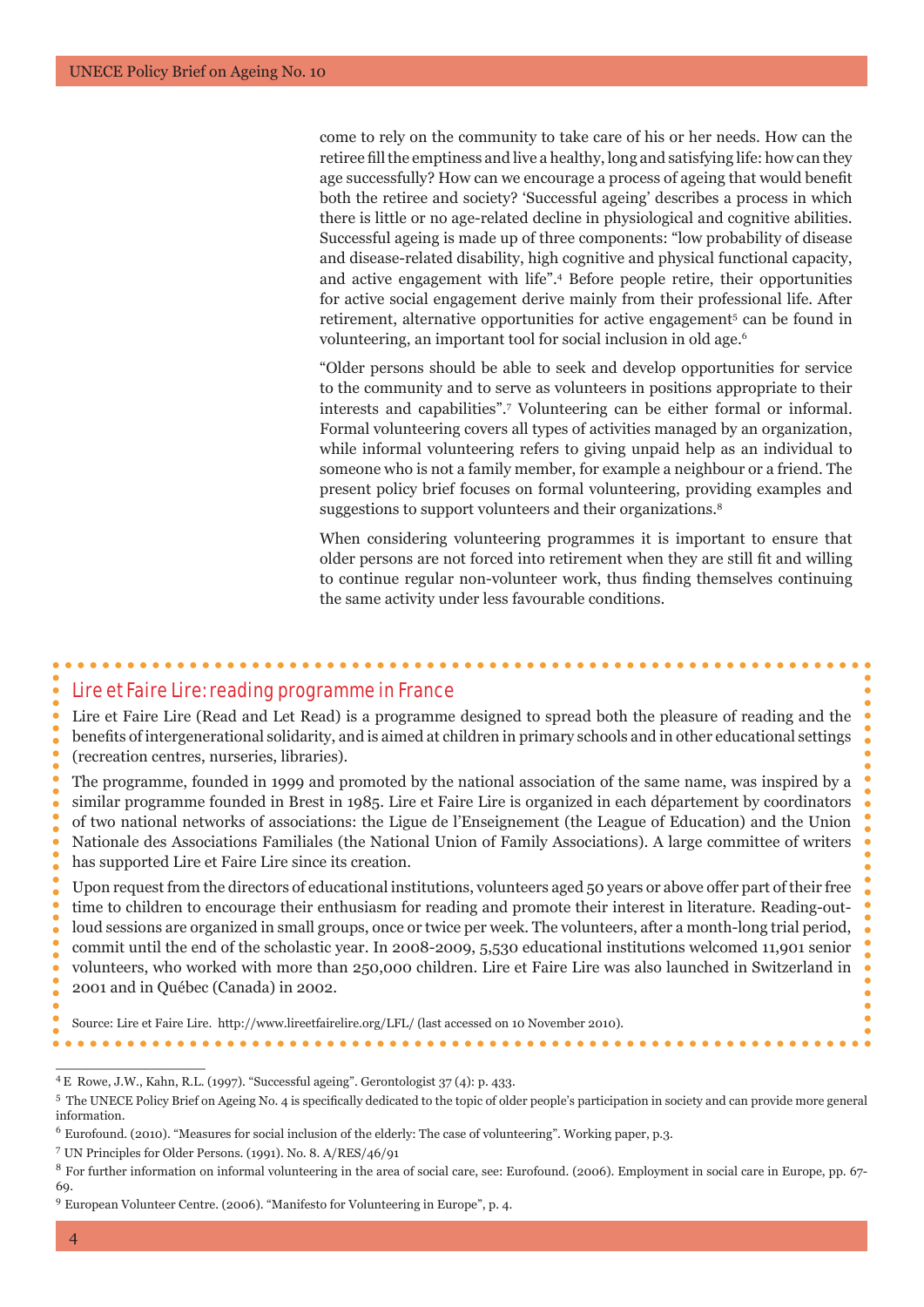| Areas of work                | Volunteers work in a variety of areas, such as education, culture and the<br>arts, health and social services, sport and leisure, child care, counselling,<br>mentoring, support for prisoners and victims, advocacy, campaigning, animal<br>and environmental protection, management, disaster control and other<br>emergency services. <sup>9</sup> Volunteering takes place within both the non-profit and<br>private sectors. Since volunteering serves the principal purpose of enhancing<br>social participation, volunteering in the non-profit sector should be prioritized.<br>However, if the private sector offers opportunities for volunteering, the context<br>and conditions under which volunteer work takes place need to be clearly<br>framed, so that they do not entail any exploitative elements. |
|------------------------------|------------------------------------------------------------------------------------------------------------------------------------------------------------------------------------------------------------------------------------------------------------------------------------------------------------------------------------------------------------------------------------------------------------------------------------------------------------------------------------------------------------------------------------------------------------------------------------------------------------------------------------------------------------------------------------------------------------------------------------------------------------------------------------------------------------------------|
| <b>Supporting volunteers</b> | To encourage volunteers, member States may want to consider how they could<br>support volunteering by offering a legal and social framework for safeguarding<br>financial and social security. "The establishment of a legal framework for<br>undertaking voluntary work would represent considerable opportunities for<br>developing the voluntary sector. The law should ensure that volunteering is<br>protected and promoted and that the legal requirements do not discourage<br>volunteering. There is a need to be very clear about the purpose of the legislation<br>and the policy aims it tries to pursue, which need to be developed in partnership<br>with voluntary organizations". <sup>10</sup>                                                                                                         |

#### The Reserve Grandparent Scheme in Denmark

Since parents in Denmark can only take one paid day off work at a time when their child falls ill, the 'Reserve Grandparent Scheme' was created: retired older people can act as substitute grandparents and take care of sick children while the parents return to work.

In total the Danish Ministry of Social Welfare allocated 650,000 Euros (State budget 2008) for financial support. Both local municipalities and non-governmental organizations (NGOs) can apply for funding. There are 'Reserve Grandparent Scheme' initiatives in seven locations across Denmark. Four of these projects are run by local municipalities and three by NGOs. One of these, in the municipality of Gladsaxe, is managed by the local nonprofi t association 'Gladsaxe Reserve Grandparents'. The association recruits grandparents by advertising in local newspapers and distributing folders of informational material to organizations for elderly people and public institutions such as childcare facilities, doctors' clinics and libraries.

To be selected as reserve grandparents, volunteers must meet strict selection criteria. Reserve grandparents are typically retired, aged 60 years or more, in good physical condition and live in the same neighbourhood as the families for whom they offer their services. They undergo a check of their physical condition and criminal record; members of the association staff, prior to selection, make a home visit. Volunteers are also required to pass training courses in first aid and childhood illnesses. The scheme's organizers believe firmly in respecting the volunteers' schedules: grandparents only volunteer on the days on which they can guarantee their availability. The grandparents receive a small monetary token from parents (4.25 Euros per hour, tax free).

- Sources: European Union European Alliance for Families. Good Practices.
- http://ec.europa.eu/employment\_social/emplweb/families/index.cfm?langId=en&id=5&pr\_i\_id=131
- The Reserve Grandparent Programme in Denmark Synthesis Report:

- Gladsaxe Reserve Grandparents Presentation:
- http://ec.europa.eu/employment\_social/emplweb/families/docs/Gladsaxe%20Reserve%20Grandparents.pdf
- (Websites last accessed on 10 November 2010)

http://ec.europa.eu/employment\_social/emplweb/families/admintool/userfi les/fi le/Ottosen%20Report%20Final.pdf

<sup>10</sup> GHK. (2010). "Volunteering in the European Union. Final Report", p. 17.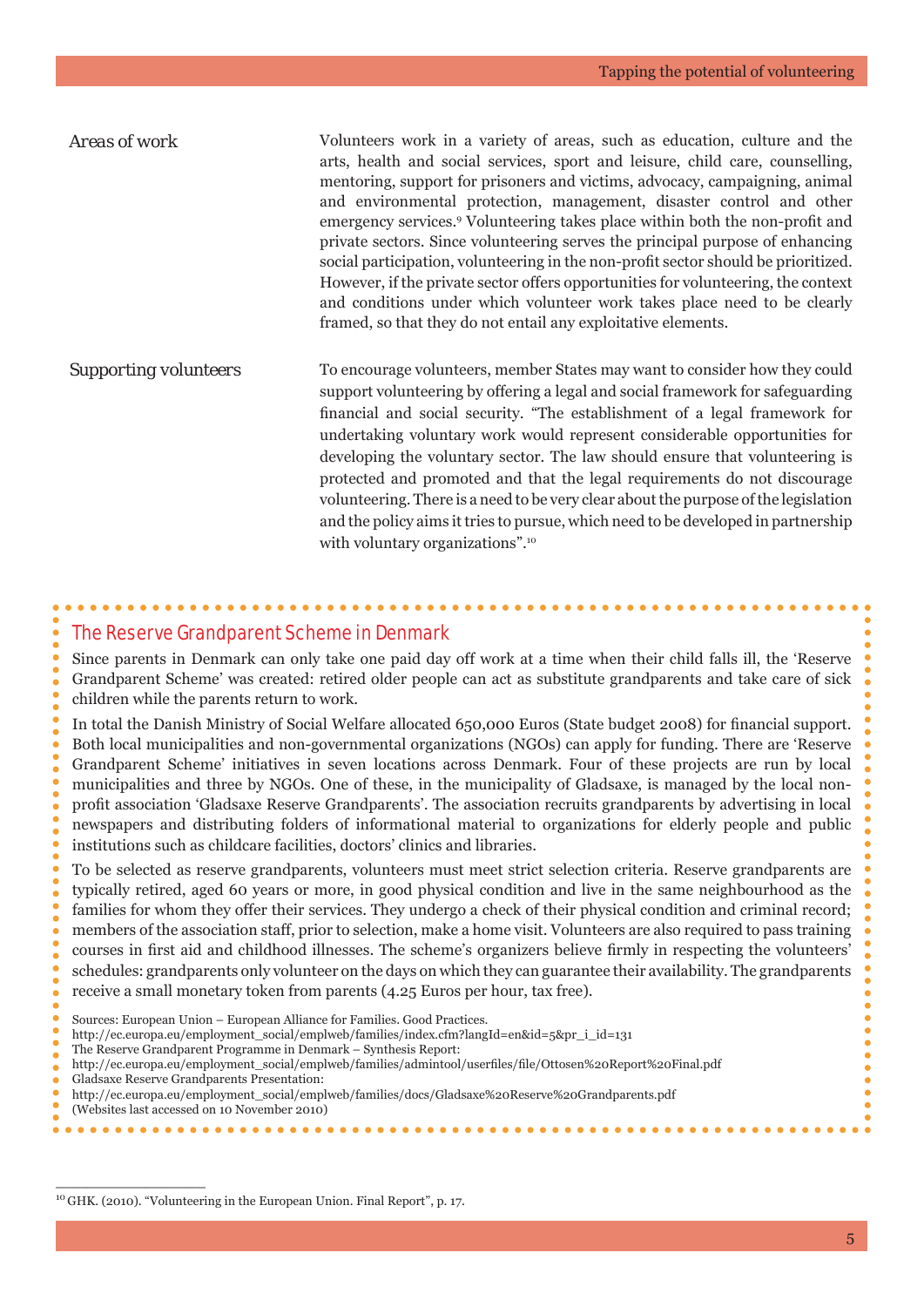| Financial security | In general, it can be assumed that older volunteers have previous (pensions,                   |
|--------------------|------------------------------------------------------------------------------------------------|
|                    | savings) or parallel (salary) sources of income. However, it should be taken                   |
|                    | into consideration "that volunteering incurs costs and that ideally all citizens,              |
|                    | independent of their financial resources, should be in a position to volunteer                 |
|                    | if they so desire". <sup>11</sup> Even if a volunteer has a secure principal source of income, |
|                    | some form of compensation for expenses occurring in the context of the                         |
|                    | volunteer work should be considered, such as reimbursement of expenses (e.g.                   |
|                    | for equipment, materials), meal tickets or token payments. <sup>12</sup>                       |
|                    |                                                                                                |

Social security Volunteers have the right to work in a safe, secure and healthy environment. UNECE member States may want to encourage organizations to ensure that these conditions are met. It is important that insurance coverage is provided against the risks of accidents and illness related to the volunteer activity, as well as civil liability coverage in case the volunteer should cause any damage or injury in good faith.13 "Labour laws should provide for the transfer of liability of volunteers to the private or public entities for which they work, as is the case for paid employees. When transferring liability from volunteers to non-profit volunteer-involving organisations, the law should encourage or prescribe the subscription of liability insurance policies to cover the risks".<sup>14</sup>

#### HumanaS network in Serbia

The HumanaS initiative was launched in 2004. Its main goals are to bring older people's issues into the policy mainstream and to improve the financial and health security of older people. This initiative campaigns to raise awareness of the National Strategy on Ageing and to enhance older people's understanding of their rights, to introduce social pensions and to facilitate access to free medication for older people.

The HumanaS network of organizations is active in the protection of the rights of older persons. The Red Cross of Serbia was a founding member and is currently the chairing member among 15 non-governmental organizations. The network is engaged in advocacy and partnership activities addressing issues of older people. In 2007-2008 it ran an advocacy project in partnership with the Serbian Ministry of Labour and Social Affairs, with financial support from USAID, to support the implementation of the National Strategy on Ageing. In 2008 and 2009 the network ran an advocacy campaign, raising awareness of discrimination, neglect and abuse of older people, initiated by a public survey, as well as an advocacy campaign on social pensions. The NGO Help the Aged supported some of the HumanaS activities in past years. The advocacy project linked to the National Strategy on Ageing led to the mapping in every Serbian municipality of resources and capacities that are linked to the activities targeting and involving older people. Today more than 90 municipalities have their own plans for activities on ageing issues. The project covering discrimination, neglect and abuse of older people was the first ever in Serbia to collect data systematically on these topics and present them to the public. HumanaS is the only advocacy network of non-governmental organizations in Serbia that both focuses on older people's issues and also involves older people themselves in the activities. Since 2004 HumanaS network has increased the level of NGO cooperation with government institutions.

At the advocacy level, HumanaS network is active in combating poverty (through lobbying for social pensions for older people with no income). Through HumanaS network a survey has been conducted to ascertain the number of older people without any income, and the activities have been devised and planned on the basis of these data.15

Sources: HumanaS. http://www.humanas.rs/ (last accessed on 10 November 2010).

\_\_\_\_\_\_\_\_\_\_\_\_\_\_\_

<sup>11</sup> International Federation of Red Cross and Red Crescent (IFRC) Societies, Inter-Parliamentary Union, United Nations Volunteers. (2004). "Volunteerism and Legislation: a Guidance Note", p. 19.

<sup>12</sup> Ibid. p. 13, 19, 21.

<sup>13</sup> Ibid. p. 21.

<sup>14</sup> Ibid., p.13.

<sup>15</sup> See as source: Lidija Kozarcanin. Department for Research and Development. Republic Institute for Social Welfare.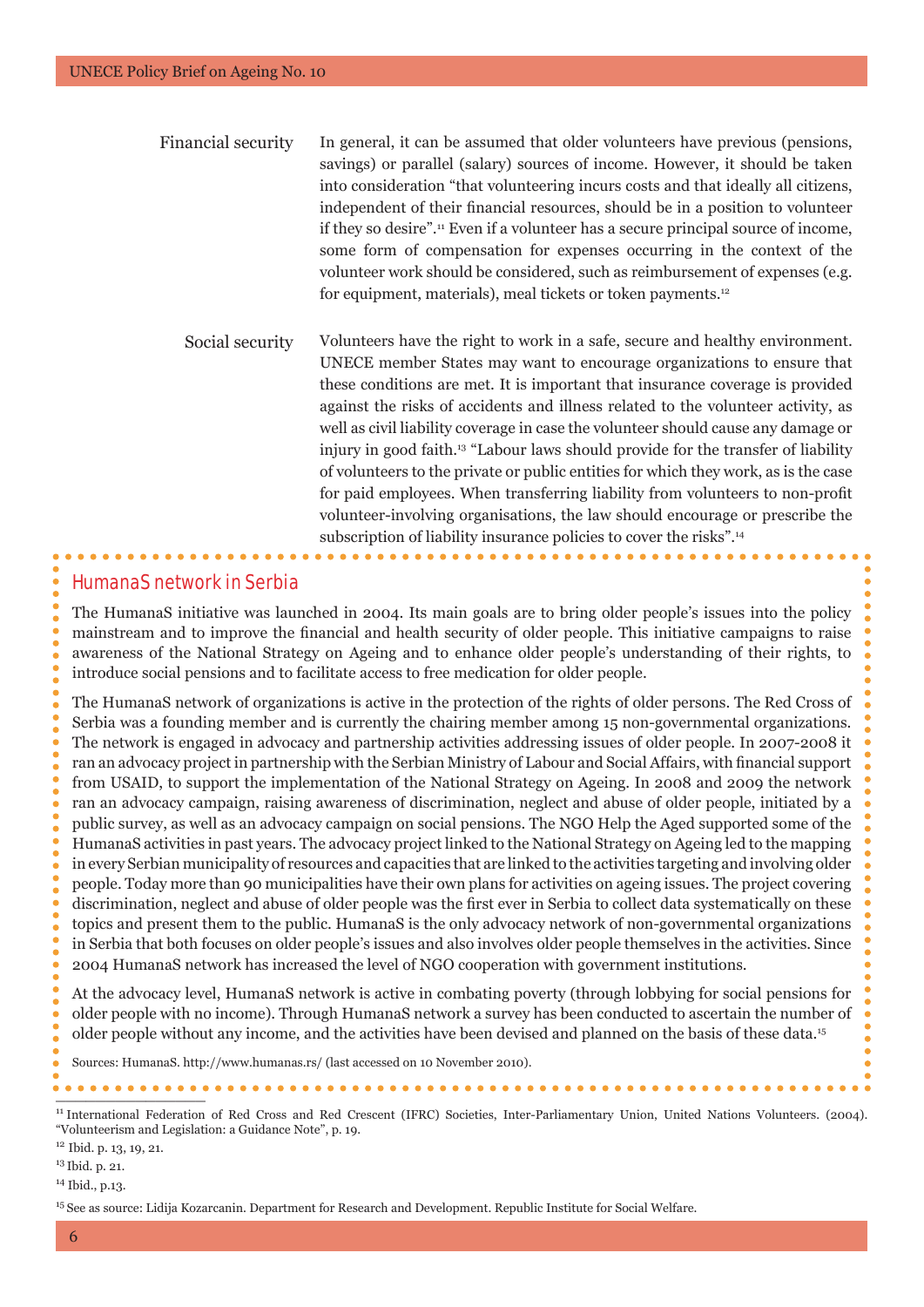Enabling environment "Volunteers in this [50+] age group can face a series of barriers that hinder, and sometimes even prevent, their participation in voluntary activity. The most obvious is the application of the statutory retirement age by organizations to older volunteers, in effect closing the gate at the very time would-be volunteers should be free to enter".16 Older persons "often encounter discrimination in the form of 'ageism',<sup>17</sup> and general prejudice on the part of potential user organizations, which limits them to working with other older people or restricting their involvement completely. They are also challenged by restricted access to information about opportunities to volunteer and difficulties of physical access to such opportunities due to economic and other factors".18 Governments therefore may want to address these challenges in an appropriate way. Physical limitations related to old age and/or disability should be taken in account, but not seen as an impediment. Measures can be implemented to reduce as much as possible the discomfort caused by physical impairments.

*Training of volunteers* Training of volunteers is essential for many activities. Training opportunities include, for example: first aid, communication techniques, conflict resolution, ethics, administration and fundraising. "Adult learning19 programmes may contribute to provide older persons with theoretical and practical information and all the necessary 'tools' to carry out their activity in the best possible way. 20" Education and training opportunities provided can be various: "introductory training, ongoing and advanced training, peer volunteer support, mentoring or 'buddying' schemes and specialist training".21 Training can constitute a further incentive for volunteers to become active. Often older persons are also willing to train and share experience with other older persons, when enabled to do so.

#### Senior Trainers in Germany

The 'Experience for Initiatives' (2002-2006) of the Federal Ministry for Family Affairs, Senior Citizens, Women and Youth (BMFSFJ) developed a course for older persons to train them as senior trainers. The aim of the project is to strengthen the role of older people in society, by enabling them to volunteer in their community and by assisting them to find new responsibilities by leading groups or advising others after completion.

The training takes 50 hours in a period of six weeks. The lessons consist of 14 modules which have several objectives such as self-affirmation and reflection of experiences, as well as competencies and role-specific knowledge about society and civil engagement. The training takes place in cooperation with network partners, which are associations, initiatives and groups in the voluntary sector, and in particular agencies for civic involvement such as volunteer centres, seniors' offices, and contact points for self-help. Possible areas of subsequent work are related to social affairs and health, youth and education, leisure and sociability, culture, music, politics, sport and physical activity, schools and environmental protection.

Sources: Bundesministerium für Familie, Senioren, Frauen und Jugend: SeniorTrainerIn. Erfahrungswissen für Initiativen. http://www.bmfsfj.bund.de/RedaktionBMFSFJ/Broschuerenstelle/Pdf-Anlagen/Weiterbildung-\_C3\_A4lterer-Menschen-senior-Trainer,pro

16 Davis Smith J., Gay P. (2005). "Active Ageing in Active Communities". Joseph Rowntree Foundation, p.3.

. . . . . . . . . . . .

perty=pdf,bereich=bmfsfj,rwb=true.pdf and http://www.efi -programm.de/ (last accessed on 10 November 2010).

<sup>&</sup>lt;sup>17</sup> Oxford Dictionary defines ageism as: prejudice or discrimination on the grounds of a person's age. See: http://www.oxforddictionaries.com/view/ entry/m\_en\_gb0013230#m\_en\_gb0013230

<sup>&</sup>lt;sup>18</sup> UN Volunteers concept paper for the Second World Assembly on Ageing. (2002). "Voluntary action by older people".

<sup>&</sup>lt;sup>19</sup> For concepts of lifelong learning and adult learning please consult: United Nations Economic Commission for Europe (2010). Lifelong Learning. Policy Brief on Ageing No. 5. Geneva: UNECE

<sup>20</sup> Yad Sarah. Op. cit. See: http://www.unece.org/pau/age/Policy\_briefs/GoodPractices.html

<sup>21</sup> GHK. Op.cit., p. 161.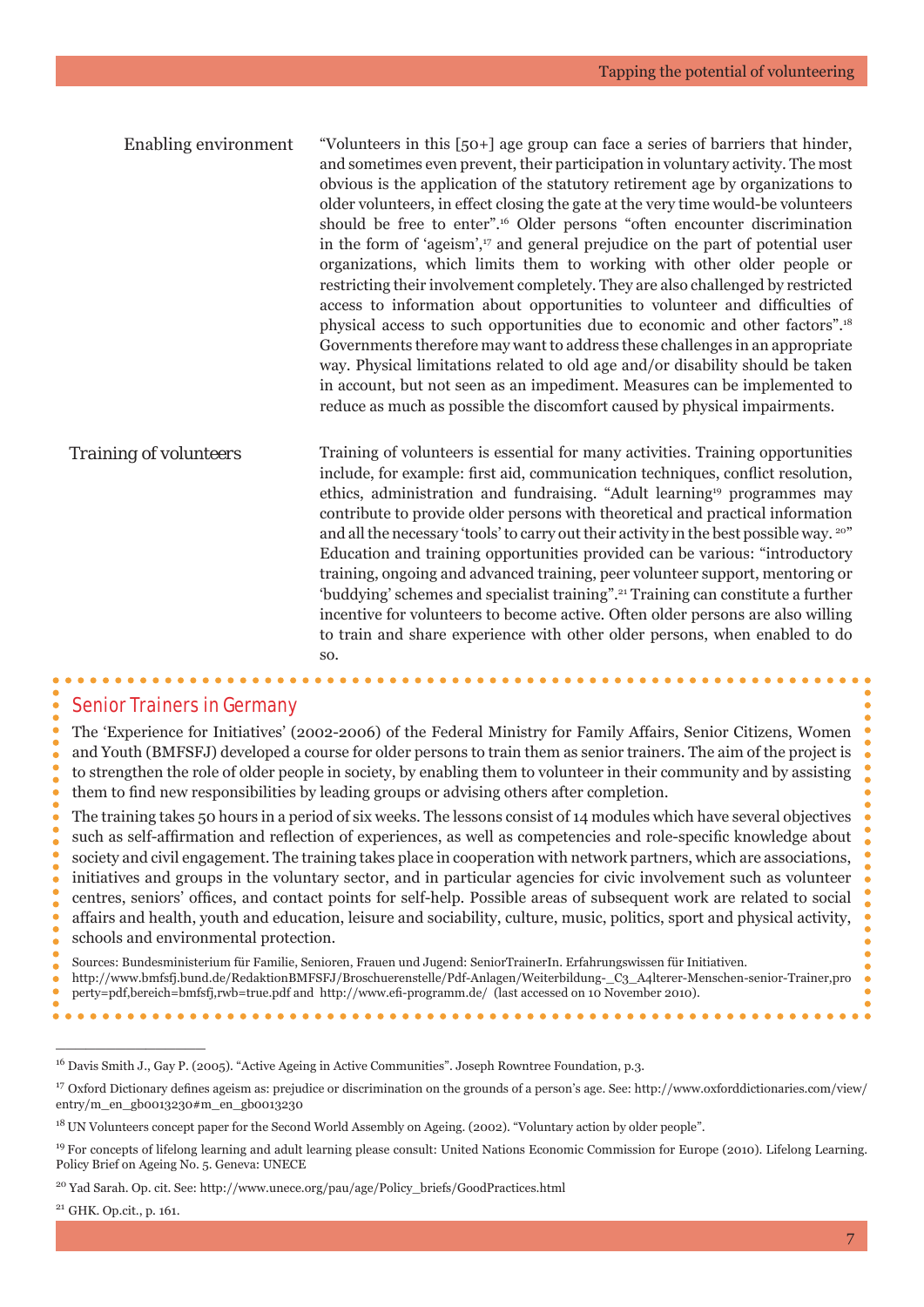Network organizations can also help to facilitate an exchange of experiences which may lead to the development of new ideas for projects, where more experienced volunteers can act as mentors.

# 'Think Future, Volunteer Together': a project of the European Volunteer Centre to promote senior volunteering through international exchanges

'Think Future, Volunteer Together' was a two year project (2007–2009), to promote senior volunteering through international exchange visits of elderly people in five European countries (Italy, Slovakia, Hungary, Romania, and Slovenia).<sup>22</sup>

The programme entailed diverse volunteering projects and activities, ranging from cultural to environmental, from social to civic, so that the visiting senior volunteers could get a comprehensive view of the concept and practice of volunteering in the hosting country.

A large number of follow-up activities took place: micro-projects carried out by returned volunteers, further planning for support to senior volunteering as a tool to promote active ageing, development of practical and policy recommendations, and public presentations. The final project results were presented at the final conference organized by CEV at the European Parliament in Brussels on 19 November 2009. The final report, "Promotion" of senior volunteering through international exchanges, practical and policy recommendations", and the Portrait Book, which gathers stories and pictures from 100 senior volunteers involved in the exchanges, were published in November 2009 and distributed at the conference.

Source: Think Future, Volunteer Together. European Volunteer Centre.

- http://www.cev.be/101-think\_future\_volunteer\_together\_(senior\_volunteering)-EN.html
- "Promotion of senior volunteering through international exchanges. Practical and Policy Recommendations" Final Report.

http://www.cev.be/data/File/TFVT\_final\_report\_practical\_and\_policy\_recommendations.pdf

*Feedback on volunteering* Feedback on volunteer work is an important measure for the volunteer as well as the organization that gains from this kind of support, in order to attain the best possible benefit for both partners. A clear agreement on the activities, timeframe and responsibilities of the volunteer work to be undertaken is necessary to obtain these benefits. Governments may wish to include a project element where supervisors and volunteers assess the current situation, give each other feedback on effort and results and discuss room for improvement. As a result a collective evaluation report can be prepared.

*Benefits for volunteers* Volunteering can be a gratifying and fulfilling experience for older persons. Senior volunteers give much to society through voluntary work, but they also benefit. The possible psychosocial benefits include the fact that older people are induced to go out of their homes and meet new people,<sup>23</sup> thus entering new social circles which may replace the ones they have left behind in their former workplace.24 Moreover, their lives may take on a new scope after retirement, as they put their experience to good use, repaying assistance that they have received elsewhere, and they have the opportunity to feel satisfied with their accomplishments and their contributions to society. Making a difference is in fact something that most volunteers look for in their volunteer work.<sup>25</sup>

 $\_$   $\_$   $\_$   $\_$   $\_$   $\_$   $\_$   $\_$   $\_$   $\_$ 

 $25$  Ibid.

<sup>(</sup>last accessed on 10 November 2010)

<sup>&</sup>lt;sup>22</sup> The project involved five CEV member organizations: SPES – Centro di Servizio per il Volontariato del Lazio (Italy); C.A.R.D.O. (Slovakia); ÖKA – Önkentes Központ Alapitvany (Hungary); Pro Vobis Centrul National de Voluntariat (Romania); and Slovenska Filantropija (Slovenia). The project was co-funded by the European Commission - Directorate General for Employment, Social Affairs and Equal Opportunities (DG EMPL) as part of the EU ENEA - European Network of Environmental Authorities for the Cohesion Policy - pilot programme, for the mobility of people older than 55 years. The European Volunteer Center (CEV) was responsible for policy advising, and promotion and dissemination of the project results at EU level.

<sup>23</sup> Davis Smith J., Gay P. Op.cit., p.22.

<sup>&</sup>lt;sup>24</sup> Yad Sarah. (2010). Op. Cit., p. 2. See: http://www.unece.org/pau/age/Policy\_briefs/GoodPractices.html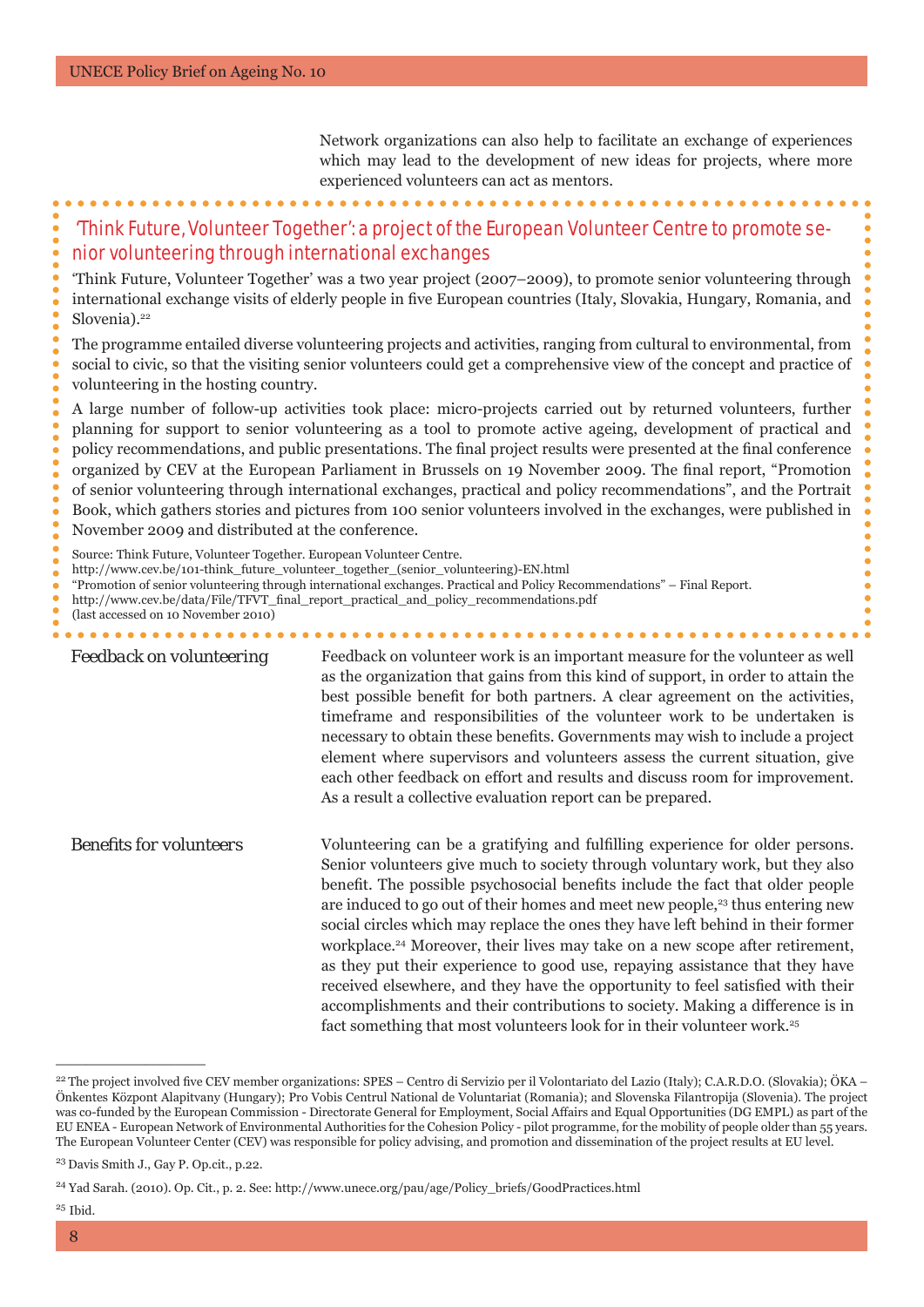# Volunteering service of all generations in Germany

Whether young or old, everyone can get involved and participate in the volunteering service of all generations. In January 2004, the Federal Ministry for Family Affairs, Senior Citizens, Women and Youth convened the commission "Impulses of civil society" in order to launch a programme which is open to people of all ages. The model programme "Intergenerational Volunteer Service" started in September 2005. The aim was to promote and develop the potential of older people through the joint participation of the young and the elderly. When the pilot programme ended in 2008, 9,000 volunteers had completed voluntary service. Nearly 5,000 of them were still actively engaged at the end of the project. At present, 46 flagship projects are promoted as exemplary initiatives by the Federal Government. There are also several projects funded by the German Federal Länder (Bundesländer) which take into account the opportunities of demographic change and have therefore established voluntary services.

Mobile teams advise and support local authorities and institutions with the introduction or development of volunteering services for all age groups. The Federal Government also financially supports the implementation and dissemination of voluntary services through professional training of volunteers.

The volunteers can get involved for at least eight hours per week for at least six months, in various fields such as health care, education, culture, environment, sports, family assistance, integration of immigrants, and integration

of the experience and knowledge of older people.

Source: Bundesministerium für Familie, Senioren, Frauen und Jugend: Freiwilligendienste aller Generation. http://www.freiwilligendienstealler-generationen.de/freiwilligendienste-aller-generationen.html (last accessed on 10 November 2010)

> Volunteering is not only a good way to actively engage in social life; it also contributes to the maintenance of physical and mental functions, as it promotes physical activity and keeps the mind active.<sup>26</sup> More practical benefits include training courses, reimbursement of expenses and financial remunerations.

# 'Generations Together' in the United Kingdom

'Generations Together' is a 5.5 million UK pound programme to boost intergenerational volunteering, running from September 2009 to March 2011. It is a cross-government programme involving the Department of Health, Department for Work and Pensions, Department for Children, Schools and Families and the Office of the Third Sector. It funds 12 local authorities that run a number of different activities to recruit older and younger volunteers including mentoring, skill exchanges and healthy eating projects.

The main purposes of the programme are: to generate wider interest in intergenerational work; to increase the number of volunteers involved in intergenerational activity by 20,000 by the end of the programme; to encourage a more strategic and sustainable approach; and to provide robust evidence of the effectiveness of intergenerational initiatives.

Intergenerational practice can take many forms. In the case of volunteering, "it can be:

- Older people assisting younger people through mentoring and skill-sharing;
- Younger people helping older people through skill-sharing (for example teaching IT [information technology]

skills) and other caring acts (for example gardening, or reading to people with failing eyesight);

- Old and young coming together to improve the community".
- Sources: Generations Together. Department for children, schools and families.

\_\_\_\_\_\_\_\_\_\_\_\_\_\_\_

http://www.dcsf.gov.uk/everychildmatters/Youth/youthmatters/youthtaskforce/generationstogether/generationstogether/ (last accessed on 10 November 2010). PDF Document: "Generations Together. A demonstrator programme of Intergenerational Practice. Invitation to Bid and Specification".

<sup>&</sup>lt;sup>26</sup> Corporation for National and Community Service. (2007). The Health Benefits of Volunteering: A Review of Recent Research.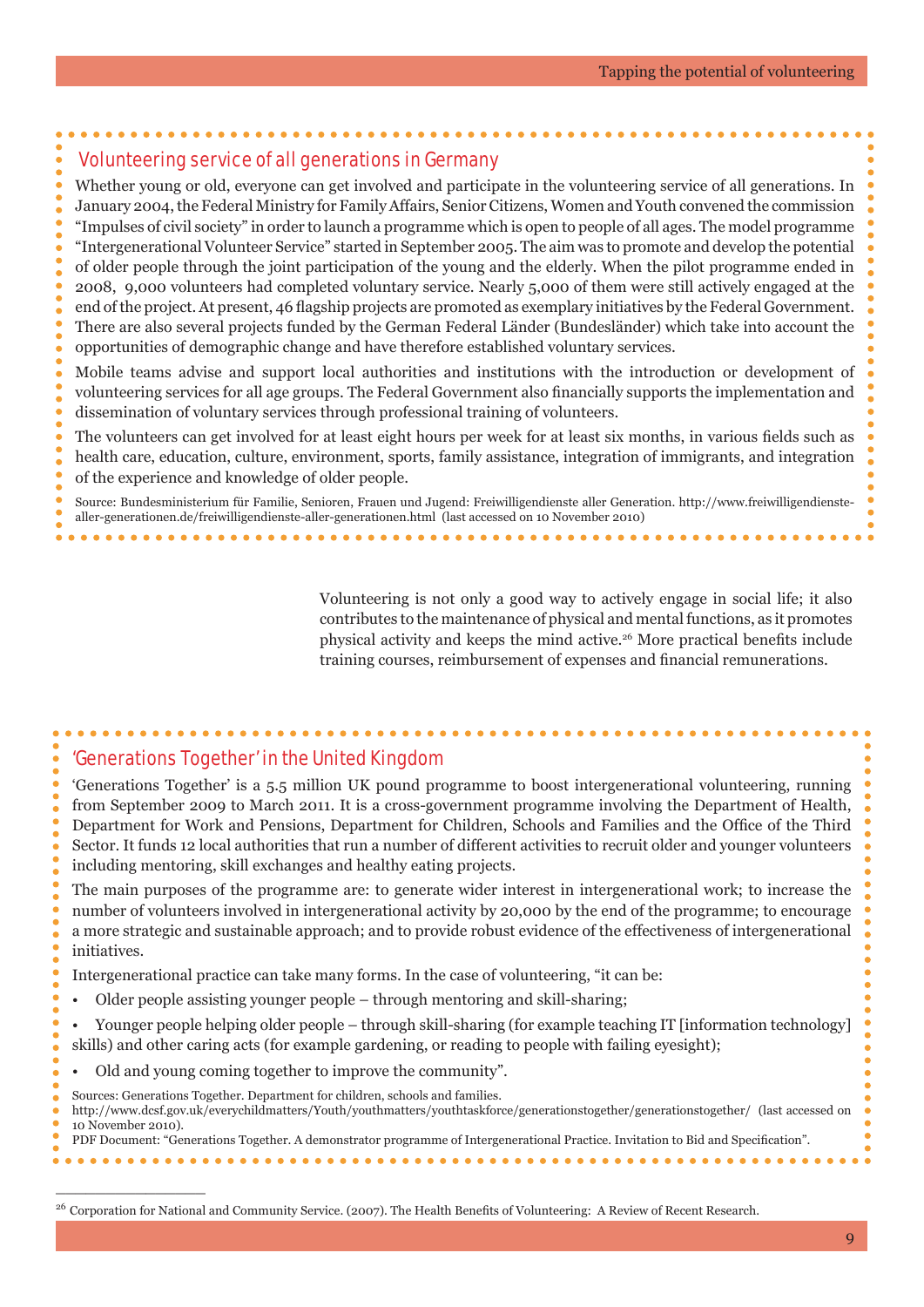# A model project to safeguard the future of voluntary commitment in Austria

The two-year model project (2008–2010) known as ULF (Unabhängiges Landesfreiwilligenzentrum: Independent State Volunteer Centre) and promoted by the Federal Ministry of Labour, Social Affairs and Consumer Protection and the Social Affairs Department of the State of Upper Austria implements measures to create professional structures for the management of volunteers in order to recruit, advise, place and guide volunteers.

The model project aims to establish a culture of solidarity and mutual support, as well as a new culture of active ageing with a focus on enabling older persons to participate in social life. After a two-year pilot phase, the ULF will be implemented in many other Austrian states. To provide thrust to new volunteer projects in Upper Austria, a contest of ideas, 'GEMA-Gemeinsam aktiv' (Let's get active together) was launched in 2008.

The GEMA model projects in Upper Austria offer retired people opportunities for self-fulfilment and a meaningful life. For instance one project (called 'OIDE-project') places volunteers in social residential facilities for children and youths, where they have a chance to pass on their experience and knowledge to younger persons. The project enables older people to spend time proactively with children, depending on their own time resources and their other commitments. The support offered to volunteers is in the form of company, an exchange of experience, responsibility, supervision and further training.

Sources: Unabhängiges Landesfreiwilligenzentrum. Eine Initiative des Bundesministerium für Arbeit, Soziales und Konsumentenschutz. www. ulf-ooe.at

# Volunteering for older persons

 $\mathbf{A} \mathbf{A} \mathbf{A} \mathbf{A} \mathbf{A}$ 

*Age and gender of volunteers*

Older persons are not only providers of volunteer work, they also receive volunteer care and help by volunteers of all generations. These volunteers who work for older persons could be students, employed, unemployed or retired people, of either sex. Inclusion and integration of all social groups in the volunteering system is desirable in an open and democratic society. It is desirable that men and women, both young and old, are welcomed into organizations in the same manner, in equal proportions and with a level of responsibility assigned according to their skills.<sup>27</sup>

. . . . . . . . . . . . . .

#### Helplines for elderly people: Italy and Ireland

Filo d'Argento (Silver Thread) is an Italian helpline that aims to combat loneliness and social exclusion of older persons; it was created by Auser, a voluntary association promoting active ageing and integration of senior persons in society. From 2002, elderly people in need of help or companionship have been able to call a national toll-free number, accessible every day from 8am to 8pm (24 hours a day in the Lombardy region). The national helpline works together with 120 local centres. The volunteers number around 6,000, from all over Italy. Filo d'Argento, like a thread, ties together senior citizens and volunteers: it offers conversation and support, and acts as a watchdog against abuse. Volunteers also help older people to keep living in their homes by creating relationship networks, arranging deliveries of groceries and medicines, providing transport for medical examinations or errands, and giving out information on services and activities in the area in which they. In 2006 Filo d'Argento was among the winners of the SOLIDAR's Silver Rose Awards.

Modelled on the Italian project 'Filo D'Argento', the Irish Senior Helpline is a confidential listening service for older people by older people, for the price of a local call anywhere in Ireland. The service provides opportunities for older people to talk to someone of their own age group. Calls arise from loneliness and isolation, family problems, health issues, abuse and neglect, bereavement or information-seeking. Today the national service is provided by trained volunteers in 14 centres nationwide. Volunteers undergo a training programme that includes listening skills, helping callers explore options, and offering helpful and appropriate information.

Sources: For Italian project: Filo d'Argento – Auser. http://www.auser.it/filodargento/filodargento.htm and http://www1.auser.it/EN/ (last accessed on 10 November 2010). For Irish project: Senior Help Line. http://www.seniorhelpline.ie/ (last accessed on 10 November 2010)

<sup>&</sup>lt;sup>27</sup> For further information on the numbers of men and women that volunteer, as well as on their age distribution, see: GHK. Op.cit., p.72.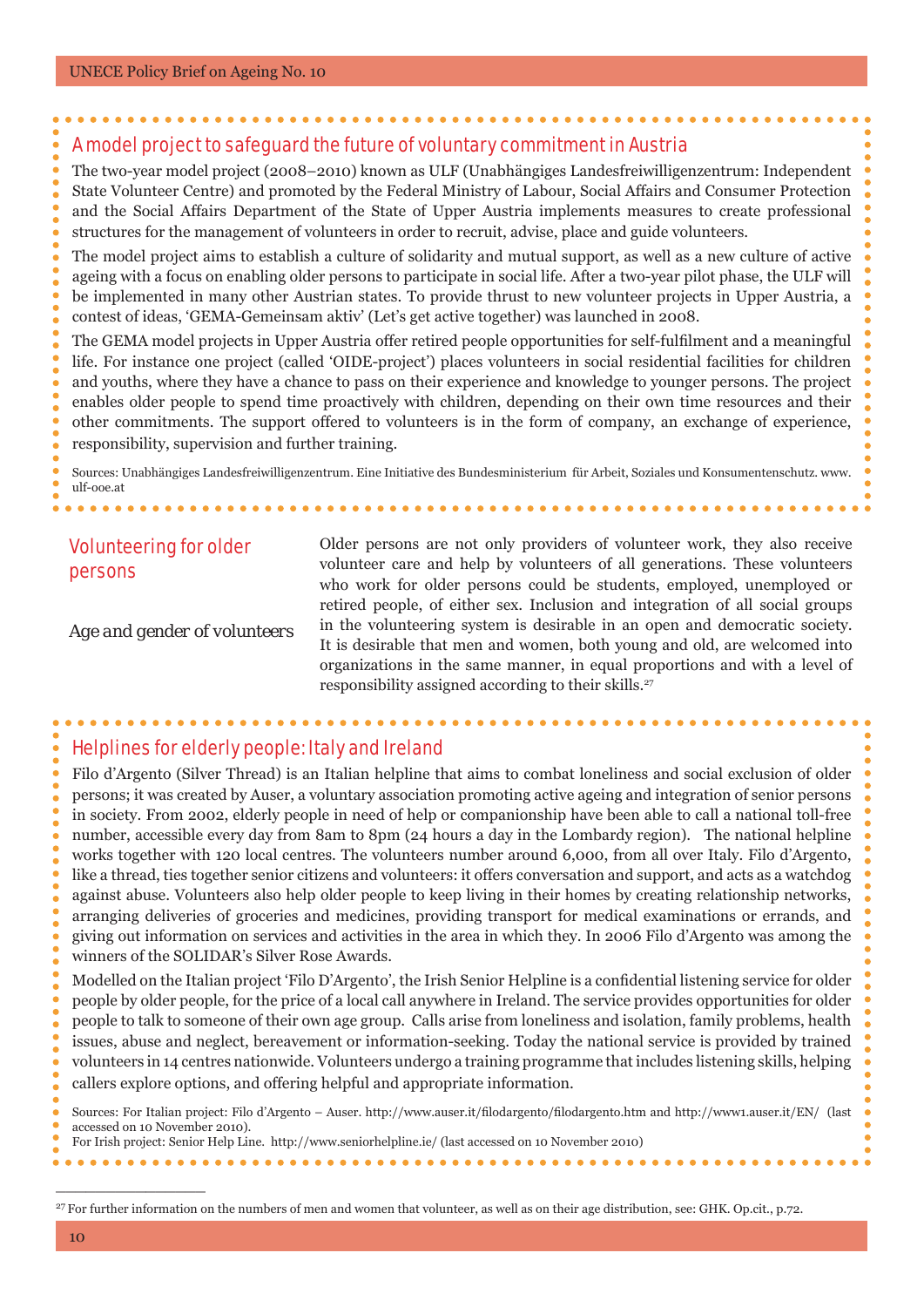*Areas of work* Volunteer services for older persons may exist in hospitals and nursing homes, and these may range from assisting or entertaining patients and residents to providing transportation to people who are ill and in need. Volunteers may participate in older persons' everyday lives by running errands, delivering groceries and drugs to their home, or providing other types of assistance at home. Furthermore, volunteers may help out in community and day centres that welcome older persons, by spending time together and taking part in recreational or learning activities (computer skills, foreign languages, arts). Special events may be organized on relevant dates (e.g. 1 October, United Nations International Day of Older Persons), aimed either at senior citizens to get them involved, or at the society in general to raise awareness of age-related issues.28

#### Yad Sarah in Israel

 $\frac{1}{2}$  ,  $\frac{1}{2}$  ,  $\frac{1}{2}$  ,  $\frac{1}{2}$  ,  $\frac{1}{2}$  ,  $\frac{1}{2}$  ,  $\frac{1}{2}$  ,  $\frac{1}{2}$  ,  $\frac{1}{2}$ 

Yad Sarah is the one of the largest voluntary organizations in Israel. It provides a spectrum of free or nominal-cost services designed to make life easier for people with special needs and their families. The main goal is to keep these people in their homes and enable them to be treated and rehabilitated among their families, since home care in the regular environment of the family is most conducive to healthy recuperation, both physically and emotionally.

The organization has a broad infrastructure providing a wide range of services, including transportation and day care centres for the disabled; drop-in centres and minimum-charge dental clinics for the elderly; personal computerised emergency alarms monitored 24 hours a day; and demonstration centres which help disabled people to choose the assistive devices most suited to their needs. Yad Sarah provides homebound people with a wide range of volunteerrun creative, recreational and rehabilitative activities, at their homes.

The most popular service provided by the organization is the 'Lending Centre', a service that exists in every one of the 103 branches of the organization. This service provides medical and rehabilitative equipment to people with special needs, as well as new mothers, infants, and recently discharged hospital patients.

Yad Sarah's services are run and managed by more than 6,000 volunteers, and save the Israeli economy about 400 million US dollars a year just by avoiding unnecessary days of hospitalisation.

The central office in the Jerusalem headquarters coordinates all volunteer matters. New volunteers undergo special training for the job. There is professional supervision and guidance, and over time the volunteer is given more specialised training and upgrading. There are also special social and cultural activities for volunteers. The volunteerstaffed organization serves over 380,000 Israelis yearly – one out of every two Israeli families has been helped by Yad Sarah at least once in their lifetime. The organization has been the recipient of several awards and honours, including the President's Award for Volunteering in 1982 and the Kaplan Prize for Efficiency in 1990. In 1994, 18 years after it was founded, Yad Sarah received the highest award given by the State of Israel for "a significant contribution to the society and the State", the Israel Prize. In 2005, Yad Sarah was recognized as an advisory body to the Economic and Social Council (ECOSOC) of the United Nations. Yad Sarah has been associated with the Department of Public Information of the United Nations (DPI/UN) since 2003.

Yad Sarah's annual budget is about 23,000,000 USD, of which 92% is covered by donations.

Sources: Yad Sarah. http://www.yadsarah.org/index.asp?id=198 (last accessed on 10 November 2010)

<sup>28</sup> For the International Day of Older Persons, see: http://www.un.org/depts/dhl/olderpersons/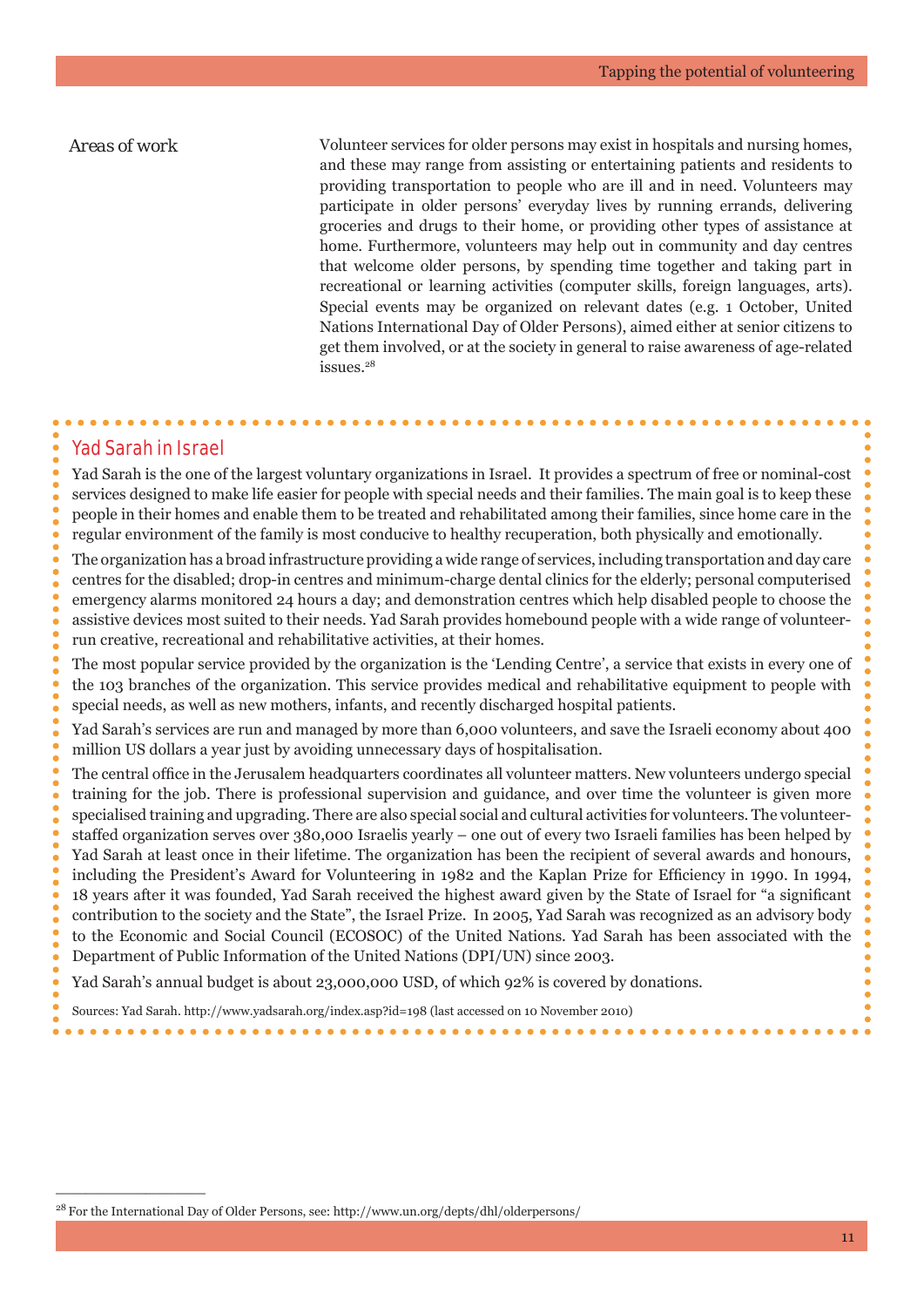*Supporting volunteers* As volunteers come from a variety of backgrounds, it is important to provide some degree of financial and social security. In contrast to volunteer work performed by older persons who may rely to a great extent on their pensions and savings, younger persons do not necessarily have this financial backup. Providing any kind of financial security would help volunteers to perform their work in a more stable framework. Social security in this context also includes the promotion of preventative health care measures or training. Especially for volunteers working with people who have communicable diseases, specific health insurance coverage could be considered, to protect the volunteers from falling ill as well.

## Core functions supporting local voluntary work and family care in the Netherlands

The aim of the project 'core functions supporting local voluntary work and family care', running from 2009 to 2012, is to raise the number of volunteers in the Netherlands and to (at least) maintain the number of family carers. Since the implementation of the Social Support Act in the Netherlands in 2007, municipalities have had the legal obligation to support family carers and volunteers. To help municipalities, so-called "core functions for voluntary work and family care" have been developed. These core functions are drafted in close co-operation between the Ministry of Health, Welfare and Sport, the Association of Netherlands Municipalities, the Association of Dutch Voluntary Effort Organizations and Mezzo, the National Association for Carers and Voluntary helpers.

Although municipalities, on account of the Social Support Act, are primarily responsible for the social support that they provide and autonomous in the way it is implemented, the core functions are to be considered as guidelines. They offer municipalities support with policy formulation. Key priorities for municipalities are to induce individuals to participate actively in society and to better coordinate their own services. In 2009 a detailed operation, which started out with 3.5 million Euros of government funding, focused on advising municipalities about the local development and implementation of these core functions.

Sources: Dutch Ministry of Health, Welfare and Sport.

 http://english.minvws.nl/en/themes/social-support-act/ and http://www.prestatieveld4.nl (last accessed on 10 November 2010)

**Training of volunteers** Training aimed at volunteers working for older persons should focus especially on assistance techniques, first aid, age-related diseases (prevention and treatment), and listening skills. Also some training or guidance in the area of care, e.g. palliative care, may help the volunteers to perform their tasks in a professional manner. All the training methods suggested in the section on training for senior volunteers are valid in this context as well, always following the lifelong learning approach: a well-designed training course to enable volunteers to offer the best possible service, a settling-in period, refresher courses and the creation of networks to share experience. *Benefits for volunteers* As regards psychosocial benefits, volunteers gain a better understanding of older persons' issues, achieve personal development, feel satisfied with

accomplishments and with their contributions to society, and are empowered to employ their free time in a useful way. At the same time, more tangible benefits may accrue from work performed on a volunteer basis. The benefits may include: reimbursement of expenses, token payments, training courses, field experience and enhanced employability in the job market<sup>29</sup>. Moreover, volunteers could receive accreditation and certification (of the nature and length of activity)<sup>30</sup> and a letter of recommendation.

 $\frac{1}{2}$  ,  $\frac{1}{2}$  ,  $\frac{1}{2}$  ,  $\frac{1}{2}$  ,  $\frac{1}{2}$  ,  $\frac{1}{2}$  ,  $\frac{1}{2}$  ,  $\frac{1}{2}$  ,  $\frac{1}{2}$ 

<sup>29</sup> GHK. Op.cit., p.32.

<sup>30</sup> IFRC Societies, Inter-Parliamentary Union, UN Volunteers. Op. cit., p.21.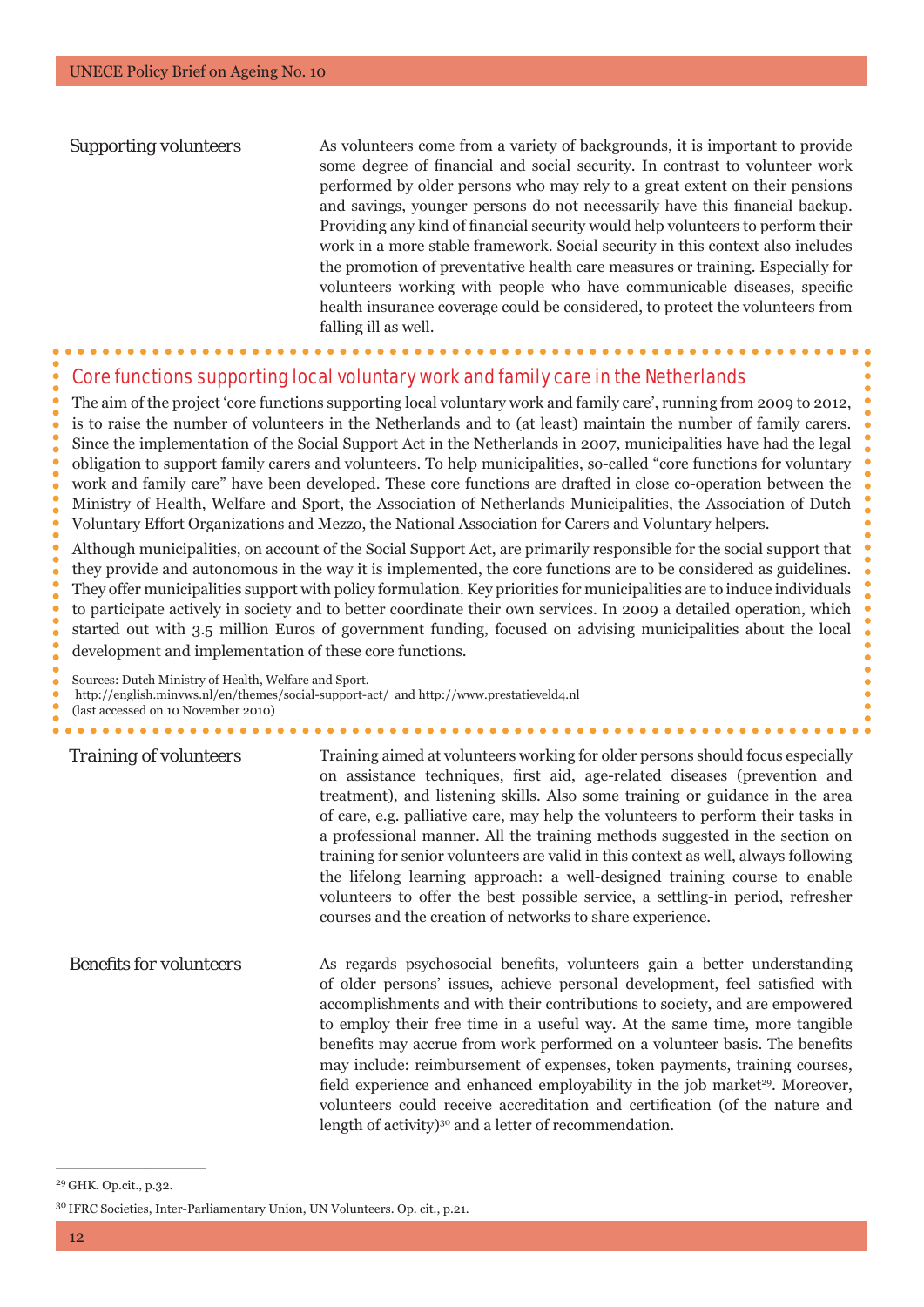# The National Gerontological Association 'Second Breath' in the Republic of Moldova

Respiraţia a Doua (Second Breath), the National Gerontological Association, is an NGO active in promoting a rights-based agenda for older people in the Republic of Moldova. The Association is a HelpAge International (HAI) affiliate and main partner for projects organized in Moldova.

Second Breath pursues the following goals, all aimed at older people: development of community-based services; publication and dissemination of related educational material; coordination of and collaboration with NGOs and governmental organizations; development of palliative care services and training programmes.

In 2003-2004, Second Breath and HelpAge International worked together on the project 'Reintegration of Older People into Moldovan society' with the financial support of the European Commission's TACIS-IBPP (Technical Assistance to the Commonwealth of Independent States - Institution Building Partnership Programme) and Development Co-operation Ireland. The goal of the project was to promote the social reintegration of vulnerable older people by developing older people's support groups and building NGO capacity to sustain them, in different regions of northern Moldova. The activities resulted in a final conference in Chisinau and a good practice manual. As an extension of this project in northern Moldova, the project 'social reintegration of vulnerable and marginalised older people in rural communities of southern Moldova' was launched in 2005. Seven community-based organizations and initiative groups were selected to work on the project as implementing partners, with the active support of the lead southern partner, Rural Social Initiative. Second Breath provided advisory support, undertaking to organize the participation of five northern organizations as mentors.

Sources: National Gerontological Association Second Breath.

http://www.respi.org/index.html (last accessed on 10 November 2010)

|  |  |  |  |  | <b>Recommendations</b> |
|--|--|--|--|--|------------------------|
|  |  |  |  |  |                        |

 $\frac{1}{2}$  ,  $\frac{1}{2}$  ,  $\frac{1}{2}$  ,  $\frac{1}{2}$  ,  $\frac{1}{2}$  ,  $\frac{1}{2}$  ,  $\frac{1}{2}$  ,  $\frac{1}{2}$  ,  $\frac{1}{2}$ 

Volunteering is a desirable form of social participation for people who are not otherwise able or willing to be active in gainful employment, and for people who engage in volunteering in addition to gainful employment. UNECE member States may consider supporting volunteering activities by ensuring an enabling environment for volunteers and their organizations. The following recommendations may help member States to promote volunteering in their countries.

*Appropriate legal framework* In creating or reforming the legal framework, close consultation with stakeholders is strongly recommended.31 In fact, in order to achieve effective implementation, it is essential to "ensure a participatory drafting process and maintain good relations and open communication between government and civil society".32 A legal framework may entail elements such as the legal distinction between non-profit, state and private organizations, as well as legal provisions that guarantee tax incentives and fundraising opportunities for organizations that work on a non-profit basis with the help of volunteers.

*Support for organizations and volunteers* Governments may want to consider the most appropriate and most effective way to support organizations that rely on voluntary contributions, other than aspects concerning the legal framework. This support could take place through the development of programmes or projects, through sharing concepts on training and evaluation, through awareness-raising activities, as well as through research on the economic impacts of volunteering.

<sup>31</sup> IFRC Societies, Inter-Parliamentary Union, UN Volunteers. Op. cit., pp.9-10.

<sup>32</sup> UN Volunteers. (2009). "Laws and Policies Affecting Volunteerism Since 2001", p.16.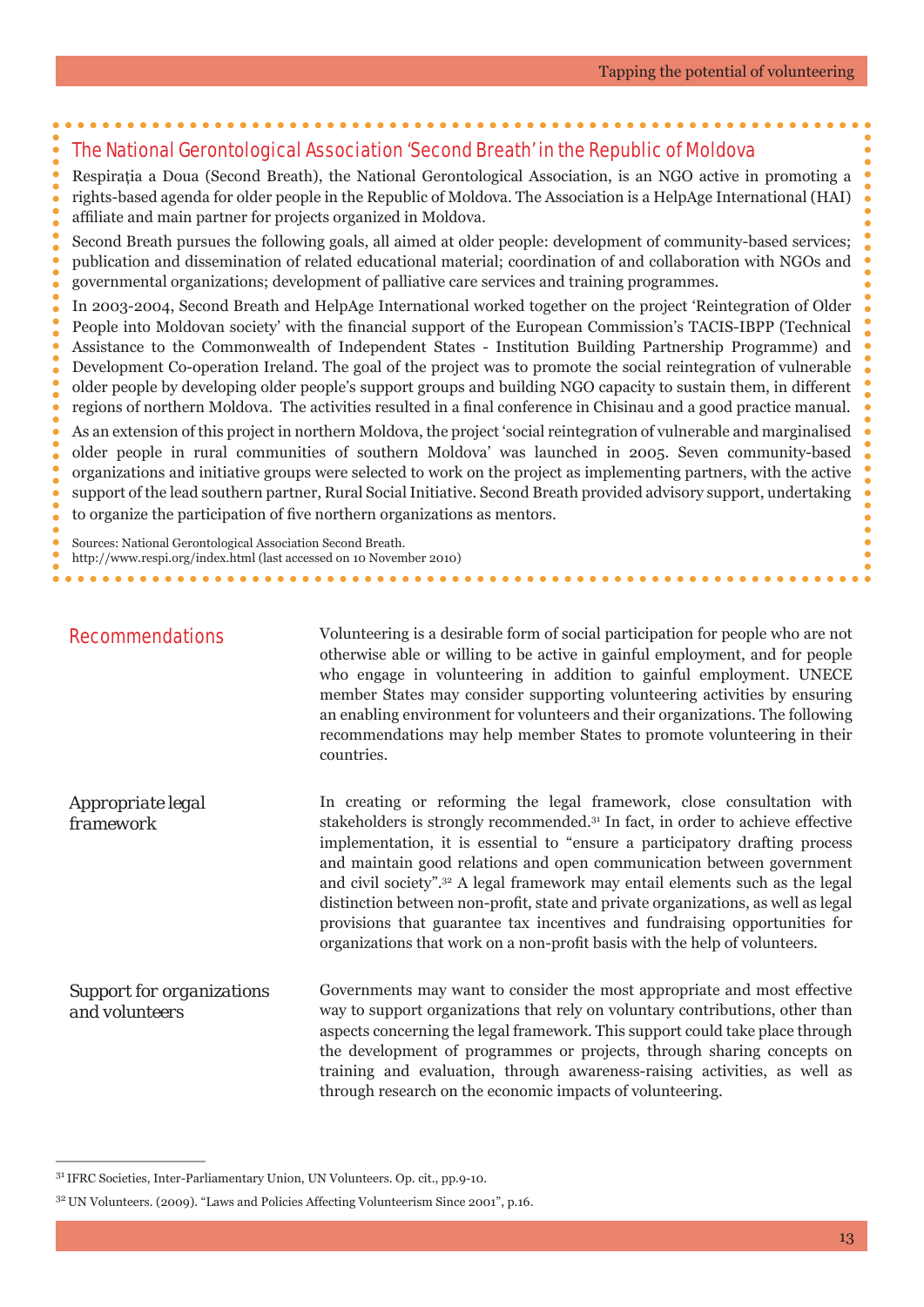| <b>Adult</b> learning               | A clear framework for training schemes for volunteers is essential. UNECE<br>member States are invited to "support certification schemes for volunteers"<br>aimed at recognizing the development of competencies through volunteering in<br>the educational systems". <sup>33</sup> Furthermore, member States may wish to facilitate<br>adult learning programmes and provide instruments to share information and<br>good practice, with the purpose of informing and further qualifying interested<br>volunteers. |
|-------------------------------------|----------------------------------------------------------------------------------------------------------------------------------------------------------------------------------------------------------------------------------------------------------------------------------------------------------------------------------------------------------------------------------------------------------------------------------------------------------------------------------------------------------------------|
| <b>Awareness-raising activities</b> | Awareness-raising campaigns, aimed at the whole society, could be launched to<br>underline the extraordinary contribution made by volunteers. A positive image<br>of volunteerism needs to be actively promoted, for example by organising<br>events or fairs. Moreover, to encourage senior citizens to take up volunteering,<br>the benefits of volunteering to the individual as well as to the entire society<br>need to be emphasised.                                                                          |

Research UNECE member States may want to improve their research effort in the volunteering sector, encouraging data collection, analysis and then dissemination of results through websites and publications. Techniques for measuring the economic value of volunteering deserve a particular focus.

<sup>33</sup> European Volunteer Centre (CEV). Op. cit., p. 8.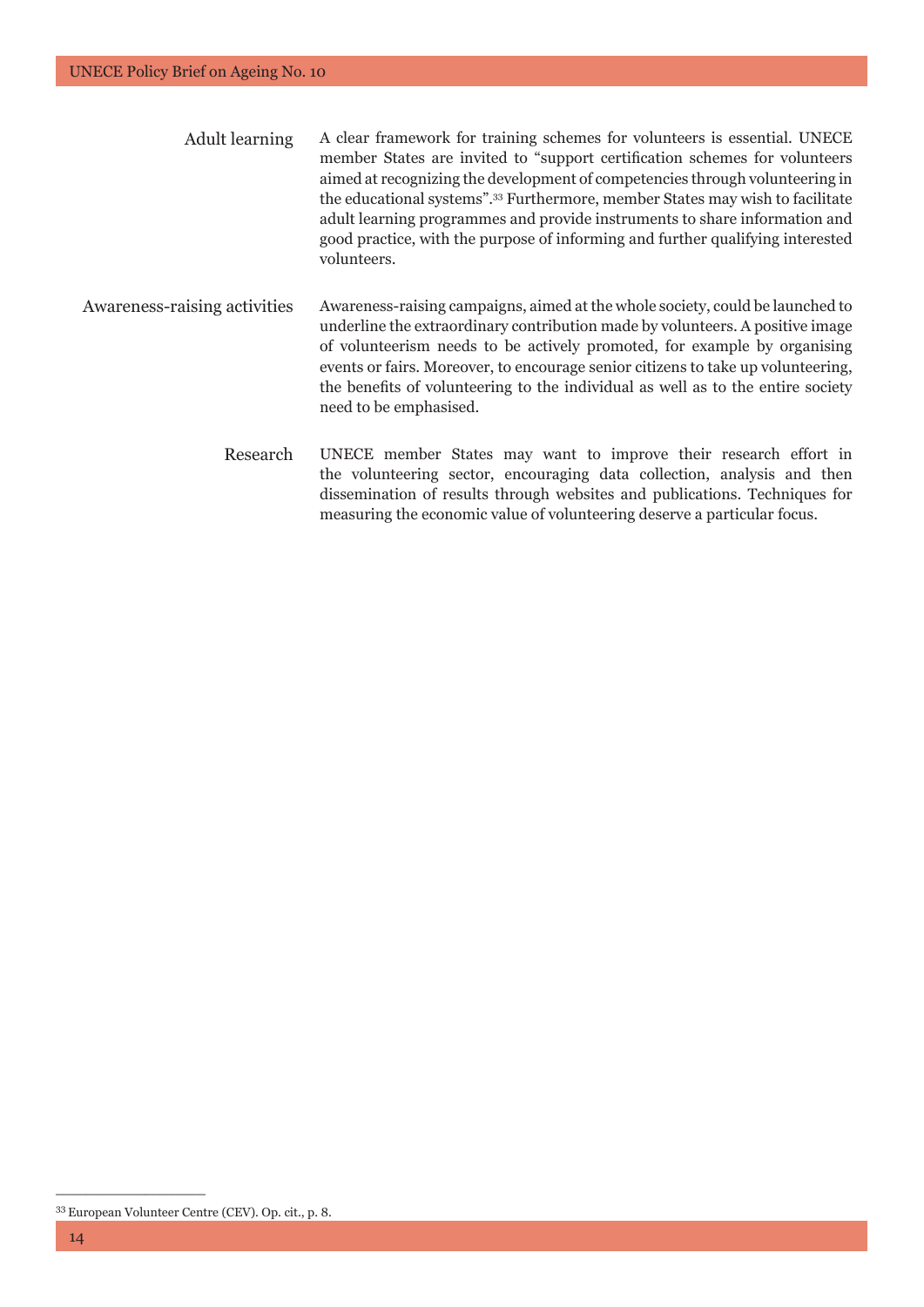# **Bibliography**

Corporation for National and Community Service. (2007). "The Health Benefits of Volunteering: A Review of Recent Research". Available at http://www.nationalservice.gov/pdf/07\_0506\_hbr.pdf

Davis Smith J., Gay P. (2005). "Active Ageing in Active Communities". Joseph Rowntree Foundation. Available at http://www.jrf.org.uk/sites/files/jrf/1861347626.pdf

Erlinghagen, M., Hank, K. (2005). "Participation of Older Europeans in Volunteer Work," MEA discussion paper series 05071, Mannheim Research Institute for the Economics of Aging (MEA), University of Mannheim.

Eurofound. (2010). "Measures for social inclusion of the elderly: The case of volunteering". Working paper. Available at http://www.eurofound.europa.eu/pubdocs/2010/55/en/1/EF1055EN.pdf

Eurofound. (2006). Employment in social care in Europe. Available at http://www.eurofound.europa.eu/publications/htmlfiles/ef05125.htm

European Volunteer Centre (CEV). (2006). "Manifesto for Volunteering in Europe". Available online at http://www.cev.be/data/File/CEVManifesto\_EN.pdf

GHK. (2010). "Volunteering in the European Union. Final Report". Available at http://ec.europa.eu/citizenship/news/news1015\_en.htm

International Federation of Red Cross and Red Crescent (IFRC) Societies, Inter-Parliamentary Union, United Nations Volunteers. (2004) "Volunteerism and Legislation: a Guidance Note". Available at http://www.unv.org/en/news-resources/resources/onvolunteerism/doc/guidance-note-on-volunteerism-1.html

International Labour Organization. (2008) "Manual on the Measurement of Volunteer Work". Available at http://www.ilo.org/ global/What\_we\_do/Statistics/events/icls/lang--en/docName--WCMS\_100574/index.htm

Rowe, J.W., Kahn, R.L. (1997). "Successful ageing". Gerontologist 37 (4): pp. 433–40.

United Nations Economic Commission for Europe. (November 2009). "Integration and participation of older persons in society". Policy Brief on Ageing No. 4. Geneva: UNECE.

Available at http://www.unece.org/pau/\_docs/age/2009/Policy\_briefs/4-Policybrief\_Participation\_Eng.pdf

United Nations Economic Commission for Europe (2010). "Lifelong Learning". Policy Brief on Ageing No. 5. Geneva: UNECE. Available at http://unece.org/pau/\_docs/age/2010/Policy-Briefs/5-Policybrief\_Lifelong\_learning\_Eng.pdf

UN Principles for Older Persons. (1991). Available at http://www.un.org/ageing/un\_principles.html

UN Volunteers. (2009). "Laws and Policies Affecting Volunteerism Since 2001". Available at http://www.unv.org/fi leadmin/docdb/pdf/2010/Volunteerism%20laws%20and%20policies%20-%20June%202010.pdf

UN Volunteers concept paper for the Second World Assembly on Ageing. (2002). "Voluntary action by older people". Available at http://www.worldvolunteerweb.org/fileadmin/docs/old/pdf/2002/SPA010408\_OlderPeople\_eng.pdf